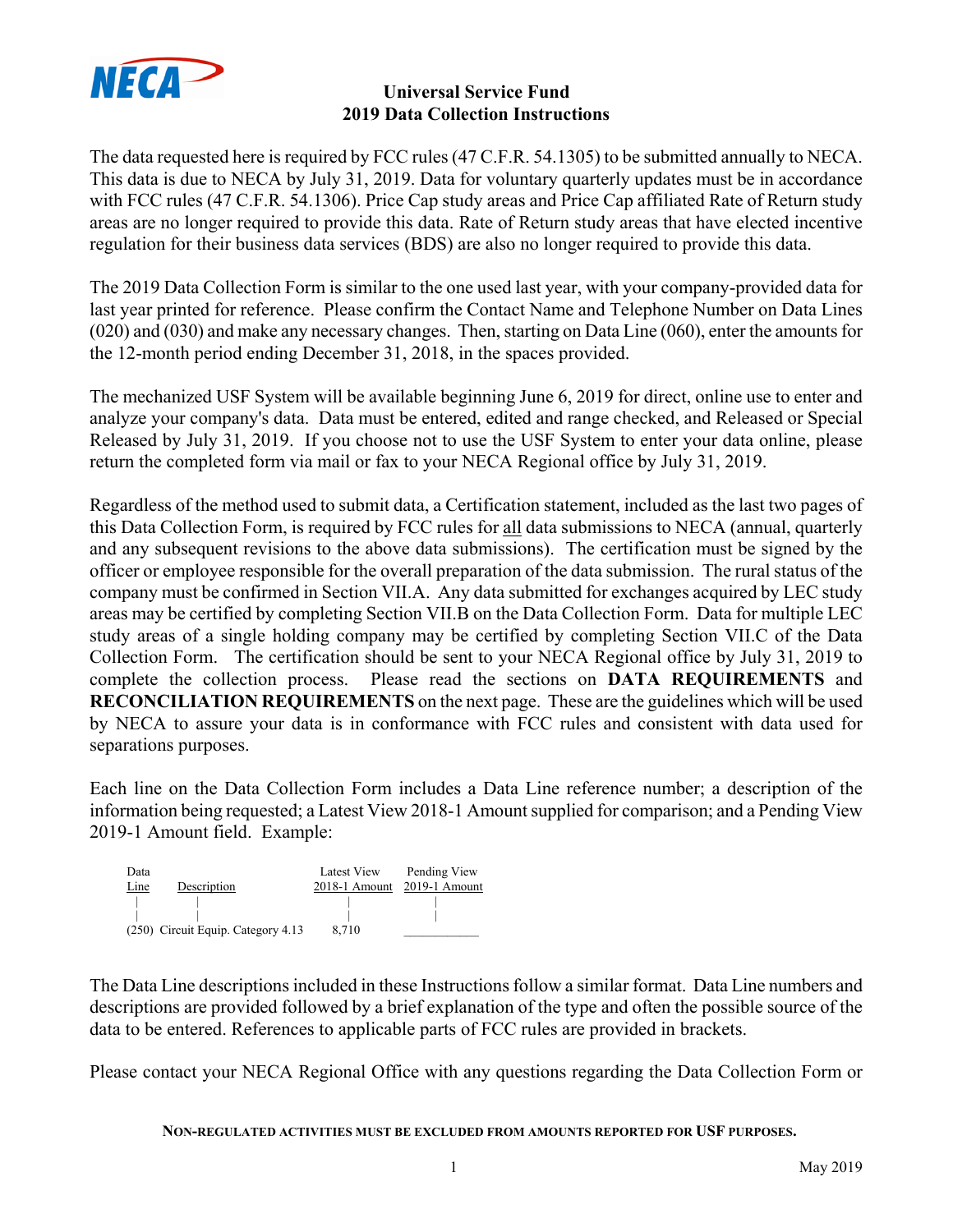

these Instructions.

# **DATA REQUIREMENTS**

Data required for this submission and voluntary quarterly submissions must be unseparated regulated amounts (i.e., combined state and interstate), actual or calculated amounts as of the end-of-period and must be in accordance with FCC rules. Preliminary or estimated amounts must be revised and reported to NECA when finalized data is available.

Data must be representative of the regulated telephone operations only, as authorized by the FCC, for the 12-month USF Data Collection Period (Data Line 040) for which it is being submitted. Investment, expenses, taxes, benefits and rents, etc., associated with non-regulated operations and costs associated with plant leased to other entities must be excluded. The non-regulated portion of accounts used for both regulated and non-regulated activity, e.g., motor vehicle, plant maintenance, benefits and rents, etc., must be excluded.

Pursuant to section 54.303 (b) of the FCC's rules, data submitted by rural telephone companies must reflect the applicable limits on loop plant investment.

Pursuant to section 54.7 (c) of the FCC's rules, data submitted by legacy Rate of Return companies must exclude ineligible expenses.

Pursuant to section 54.1305 of the FCC's rules, rural telephone companies that acquire exchanges from another incumbent local exchange carrier, and merge the acquired exchanges into existing study areas, must provide separate data collection forms for the acquired and existing exchanges. Companies that acquire exchanges from competitive local exchange carriers should maintain separate data records for the acquired and existing exchanges pending further clarification from the FCC.

A cost study used for developing categorization factors for USF purposes must be representative of the period for which Part 32 data is being reported. If a preliminary or prior period cost study is used, USF data must be revised and reported to NECA when the finalized current period study is available. If cost study data is not available for voluntary updates, the data reported for use in developing categorization factors must be representative of the period for which Part 32 data is being reported and include the normal adjustments that would be used for the cost study (e.g., spreading of power and common equipment, exclusion of non-regulated costs, any other appropriate cost study adjustments). Additional information regarding acceptable reporting methods for CWF Cat. 1 and COE Cat 4.13 (Data Lines 250 and 710) in voluntary updates is available in the document Quarterly Update Reporting Methods.

Some Data Line entries are for specific subaccounts. For example, Account 3100 (2210) on Data Line (260) is the amount of Account 3100, Accumulated Depreciation, attributable to Central Office Switching Equipment, Account 2210.

# **RECONCILIATION REQUIREMENTS**

The USF mandatory Annual Data Collection (year end) and Voluntary Updates (12-month periods ending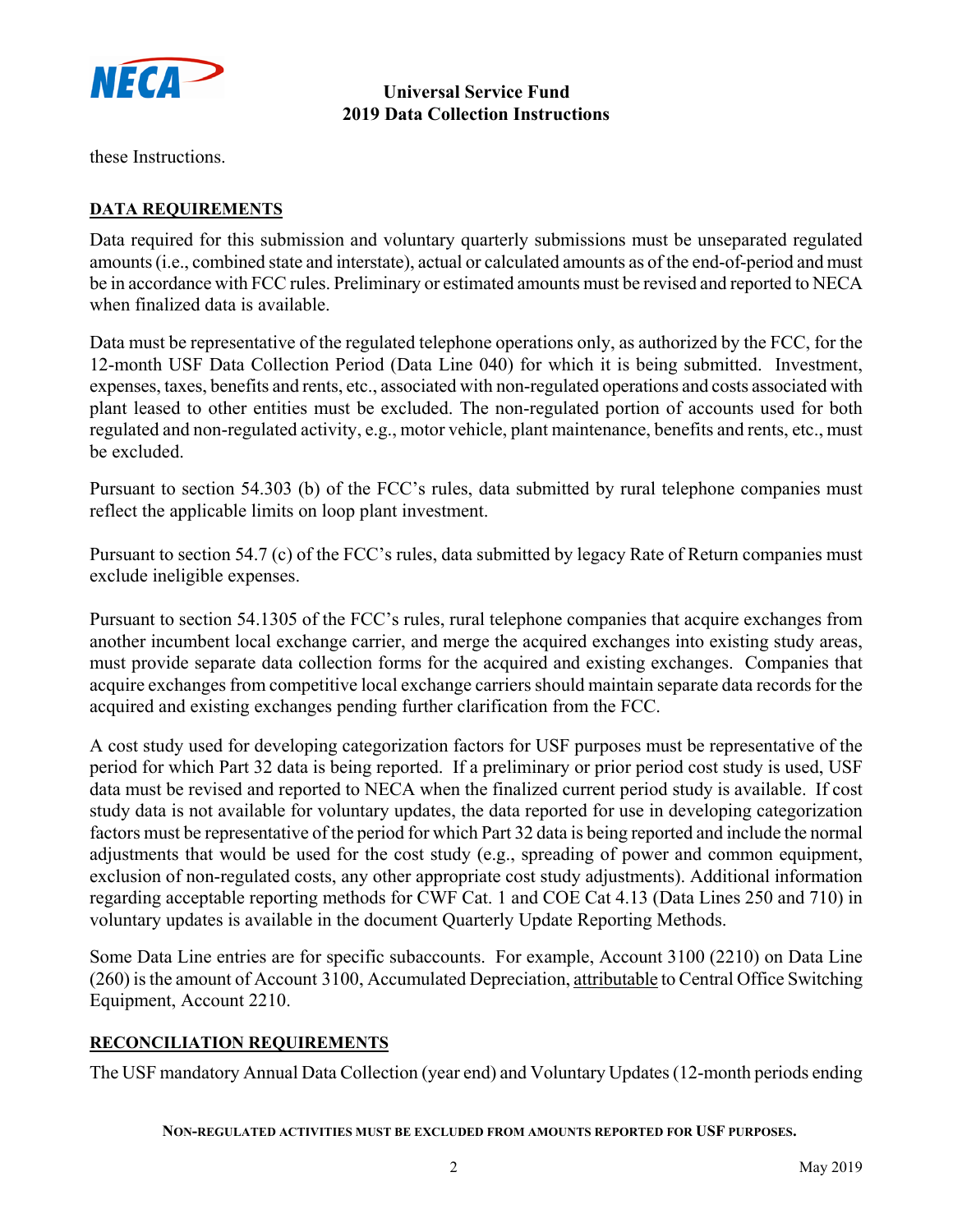

March 31, June 30 and September 30) will be reconciled to corresponding financial data when it becomes available (i.e., finalized financial records) for all study areas involved in the USF process. In order to achieve the objective of ensuring that these reconciliations are completed in a consistent manner, a set of reconciliation guidelines has been developed.

These guidelines require that any adjustments necessary to bring data into compliance with FCC Rules (subject to separations) should be reflected in the USF Annual Data Collection data and will be the basis of reconciliation to year-end financials underlying cost studies. Voluntary updates must be reconciled to period-ending company financial data. Information submitted by the company as part of the normal Cost Study Documentation requirements or its equivalent will be used by NECA staff in completing the reconciliation, wherever possible. If the cost study is revised, then for USF data to remain consistent, appropriate USF adjustments must be reported to NECA. In cases where the reconciliation involves noncalendar-year fiscal companies, the data would involve comparison of information that encompasses amounts representing year-end amounts or equivalents for the USF period under review.

This reconciliation is intended to ensure that various financial information, based on the same source (company financials), although provided at different times to different users, is consistent and fully complies with FCC rules. In all cases the EC will be notified of USF reconciliation data changes affecting their company.

### **AVERAGE SCHEDULE TO COST CONVERSIONS**

All study areas that are cost rate of return as of December  $31<sup>st</sup>$ , that are not Price Cap or affiliated with Price Cap carriers and who have not elected incentive regulation for BDS, are required to submit the USF mandatory Annual Data Collection to NECA by July  $31<sup>st</sup>$ . (For example, if a study area converted to cost during 2018, cost 2019-1 data must be submitted in July 2019.)

Study areas that convert to cost settlements after December  $31<sup>st</sup>$  may submit cost USF data during the Annual Data Collection. (For a March 2019 conversion, cost 2019-1 data may be submitted in July 2019.) These study areas may also submit cost USF data for the prior Annual Data Collection. (For a March 2019 conversion, cost 2018-1 data may be submitted in March 2019.)

In addition to the prior Annual Data Collection, companies have the option of submitting prior Quarterly Updates for the same USF year. (For a March 2019 conversion, cost 2018-2 and/or cost 2018-3 data may be provided in March 2019.) Prior Quarterly Updates will not be accepted unless the associated Annual Data Collection is provided. Both the prior annual data and the prior quarterly data must be submitted at the same time. (For a March 2019 conversion submitting a quarterly update in March 2019, cost 2018-1, cost 2018-2 and cost 2018-3 data would be submitted at the same time.)

Study areas that convert to cost settlements during the fourth quarter may submit cost USF data for the both the most recently filed Annual Data Collection and the prior Annual Data Collection. (For a November 2019 conversion, cost 2018-1 and cost 2019-1 data may be submitted in November 2019.)

Certifications are required for all submitted USF data.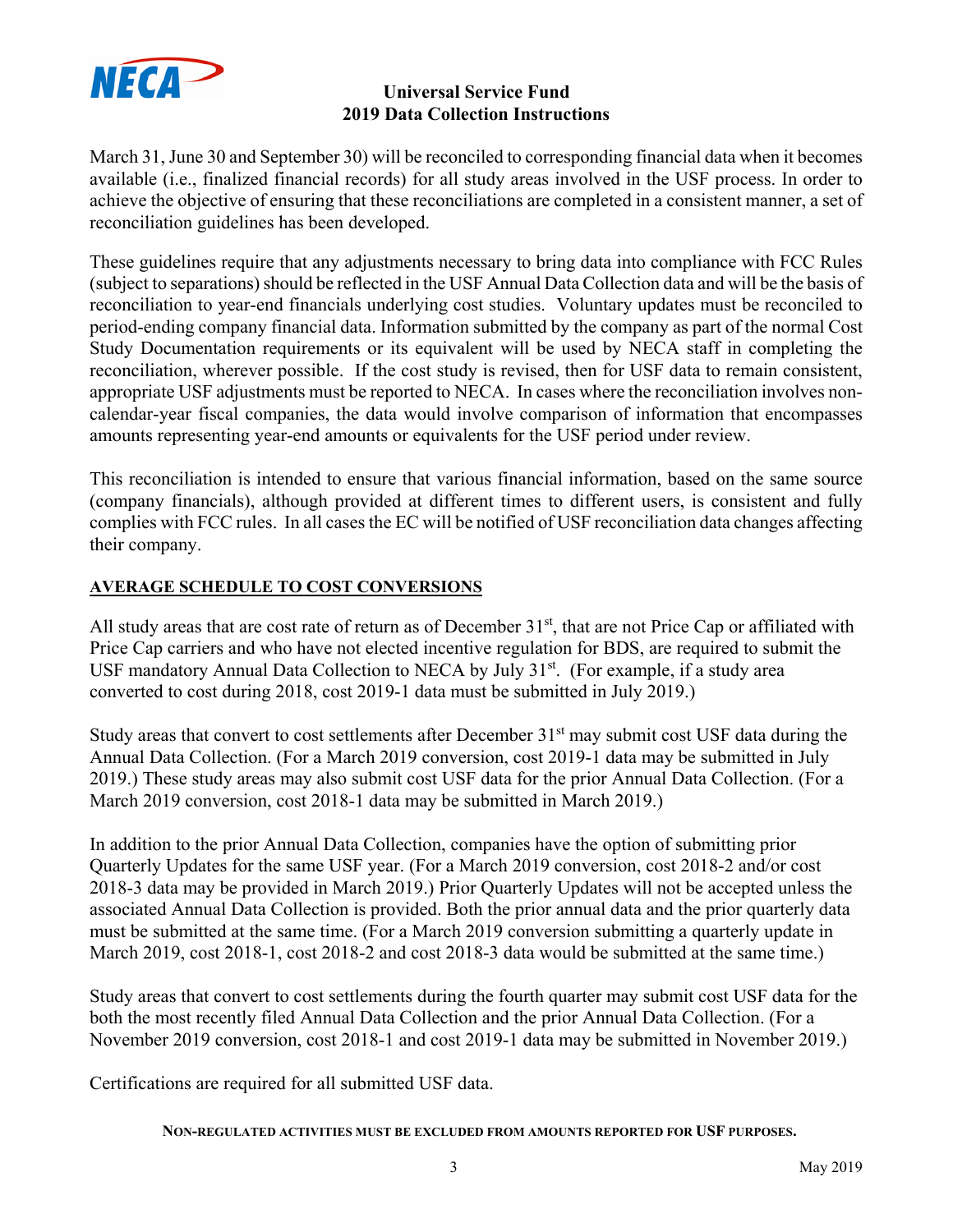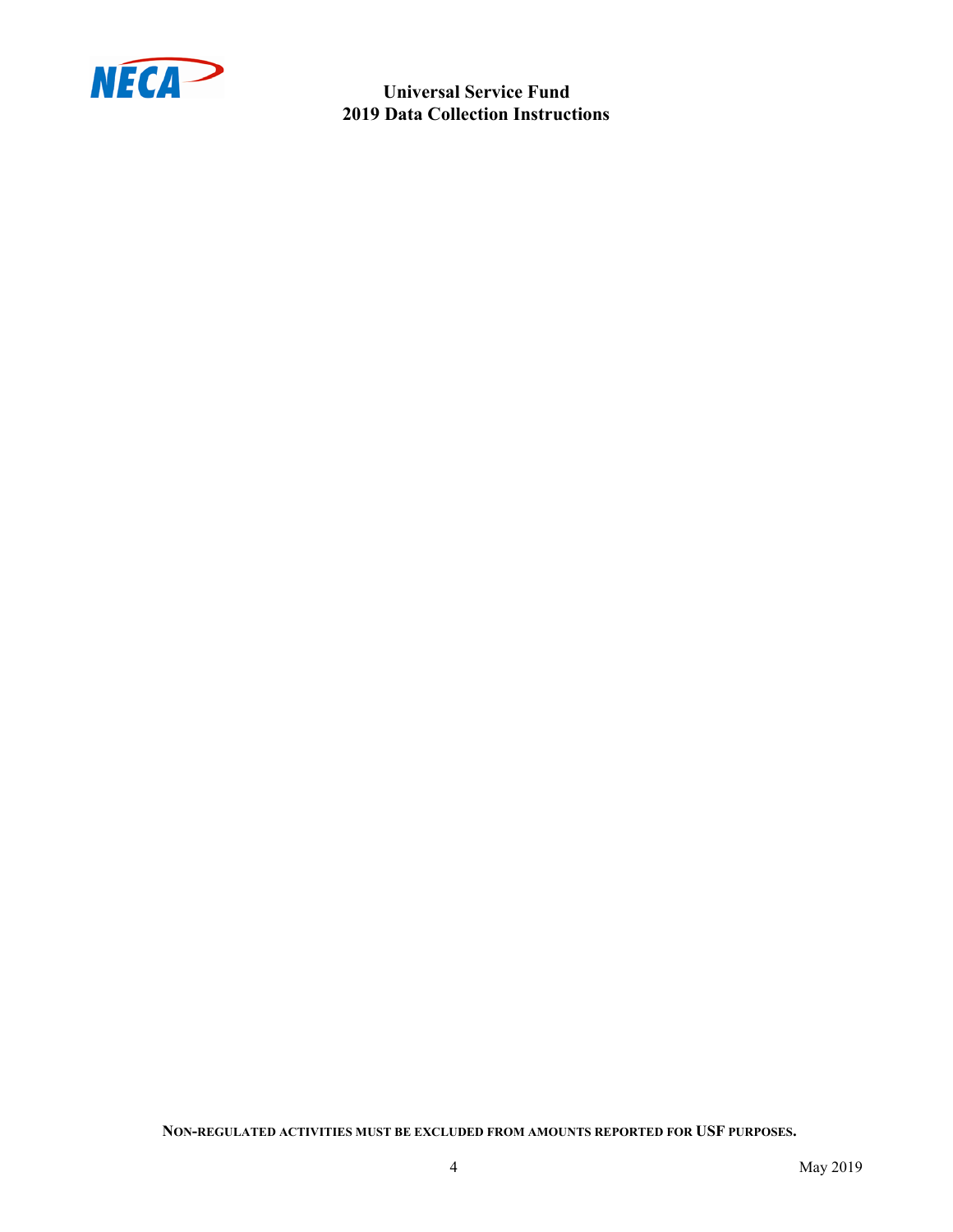

## **I. EXCHANGE CARRIER/DATA IDENTIFICATION**

These Data Lines contain pre-printed information for your company and the Data Period. Please verify and correct if necessary.

- (010) Exchange Carrier Study Area Code.
- (020) Contact Name: Person NECA should contact for questions about this data.
- (030) Contact Telephone Number: Number of the person identified in Data Line (020).
- (040) USF Data Collection Period: USF Data Periods codes are described below:
	- 2019-1 Annual Data Collection 12 months ending December 31, 2018

If you are submitting data for a Voluntary Update, cross out the pre-printed code and enter one of the following:

- 2019-2 12 months ending March 31, 2019 (Due to NECA September 30, 2019)
- 2019-3 12 months ending June 30, 2019 (Due to NECA December 30, 2019)
- 2019-4 12 months ending September 30, 2019 (Due to NECA March 30, 2020)

### **II. WORKING LOOPS**

Working loops reported for USF must be as of the end-of-period identified on Data Line (040). Do not use average number of loops from cost studies, access line counts, presubscribed line counts or estimates.

Note: USF Working Loops are compared for reasonableness to Access Lines in Service as reported to the NECA Common Line pool for participants.

Refer to the *Loop Count Guide* for further information.

- (060) Total Loops: Enter the count of total Loops defined as Exchange Line Cable and Wire Facilities Subcategories 1.1 through 1.3. [Part 36.154 (a)]
- (070) Category 1.3 Loops: Enter the count of Category 1.3 Loops excluding Category 1.3 TWX (Teletypewriter Exchange service) loops. [Part 36.154 (a)]
- (090) Consumer Broadband-Only Loops [Part  $54.901(g)$ ] This data is required for use in the calculation of the corporate operations expense limitation. CBOL loops are not eligible for HCL support and must not be included in the count of Total Loops or USF Loops.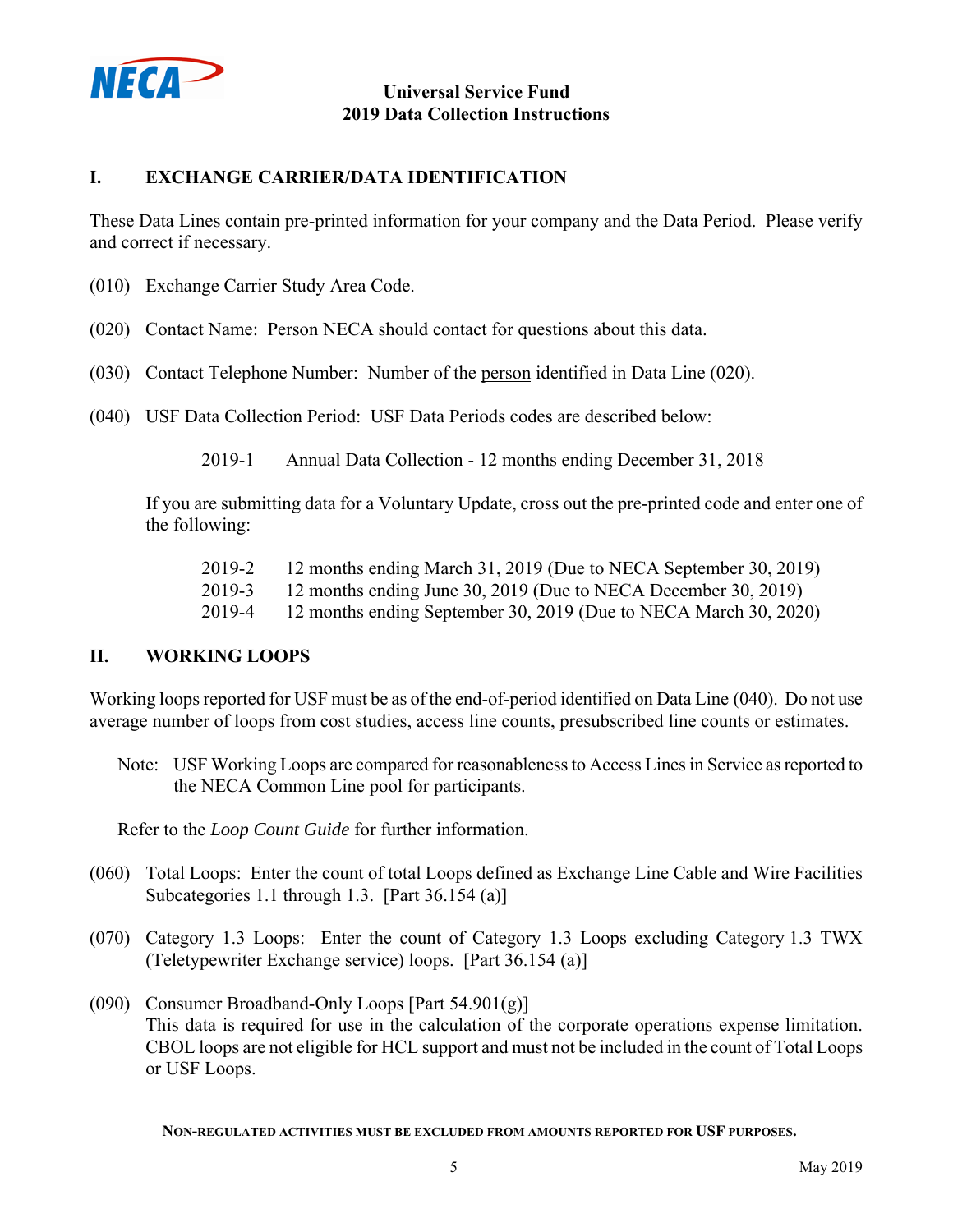

### **III. INVESTMENT, PLANT OPERATIONS EXPENSE AND TAXES**

#### **Net Plant Investment**

- (160) Account 2001 Telecommunication Plant in Service [Part 32.2001]
- (170) Account 1220 Material and Supplies [Part 32.1220]
- (190) Account 3100 Accumulated Depreciation [Part 32.3100]
- (195) Account 3400 Accumulated Amortization Tangible [Part 32.3400]
- (210) Account 4340 Net Non-current Deferred Operating Income Taxes [Part 32.4340]
	- Note: Net Non-current Deferred Operating Income Taxes associated with the use of accelerated depreciation should be included in the amount reported for Account 4340 in the USF data collection.
- (220) Net Plant Investment Sum of Data Lines  $(160) + (170)$  minus Data Lines  $(190)$  through  $(210)$

### **Selected Plant Accounts**

- (230) Account 2210 Central Office Switching Equipment [Part 32.2210]
- (235) Account 2220 Operator System Equipment [Part 32.2220]
- (240) Account 2230 Central Office Transmission Equipment [Part 32.2230]
- (245) Total Central Office Equipment Sum of Data Lines (230) through (240)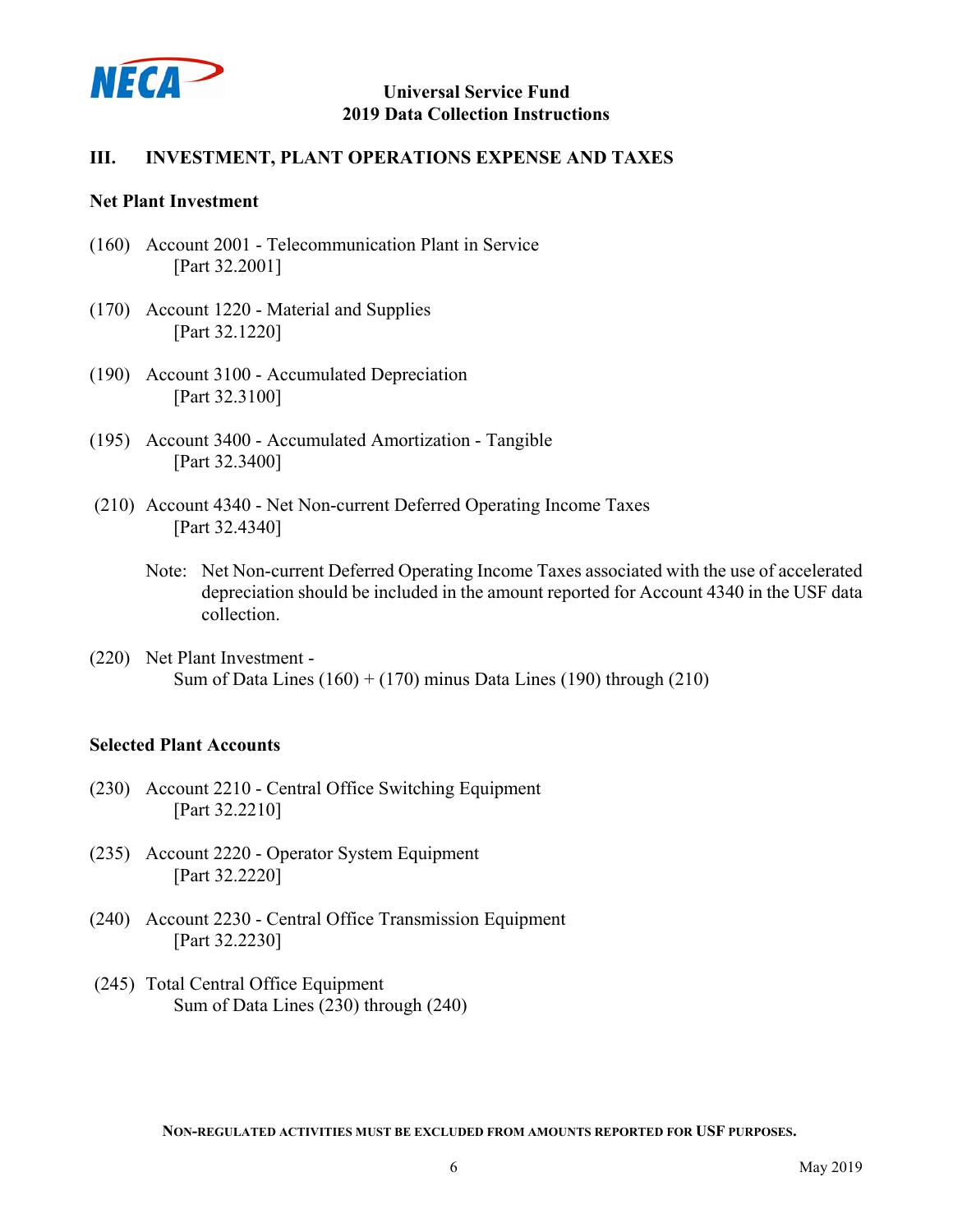

### **Selected Plant Accounts – Continued**

(250) Circuit Equipment - Category 4.13 [Part 36.126]

Enter the investment in Central Office Equipment Category 4.13 including power and common equipment. Development of this amount must be consistent with Responsible Accounting Officer Letter 21, dated September 8, 1992.

- (255) Account 2410 Cable and Wire Facilities Total [Part 32.2410]
- (260) Account 3100 (2210) Accumulated Depreciation Central Office Switching Equipment [Part 32.3100]
- (265) Account 3100 (2220) Accumulated Depreciation Operator System Equipment [Part 32.3100]

### **Selected Plant Accounts - Continued**

- (270) Account 3100 (2230) Accumulated Depreciation Central Office Transmission Equipment [Part 32.3100]
- (275) Account 3100 (2210 through 2230) Total Accumulated Depreciation Central Office Equipment Sum of Data Lines (260) through (270)
- (280) Account 3100 (2410) Accumulated Depreciation Cable and Wire Facilities [Part 32.3100]
- (310) Account 4340 (2210) Net Non-current Deferred Operating Income Taxes Central Office Switching Equipment [Part 32.4340]
- (315) Account 4340 (2220) Net Non-current Deferred Operating Income Taxes Operator System Equipment [Part 32.4340]
- (320) Account 4340 (2230) Net Non-current Deferred Operating Income Taxes Central Office Transmission Equipment [Part 32.4340]
- (325) Account 4340 (2210 through 2230) Net Non-current Deferred Operating Income Taxes - Central Office Equipment Sum of Data Lines (310) through (320)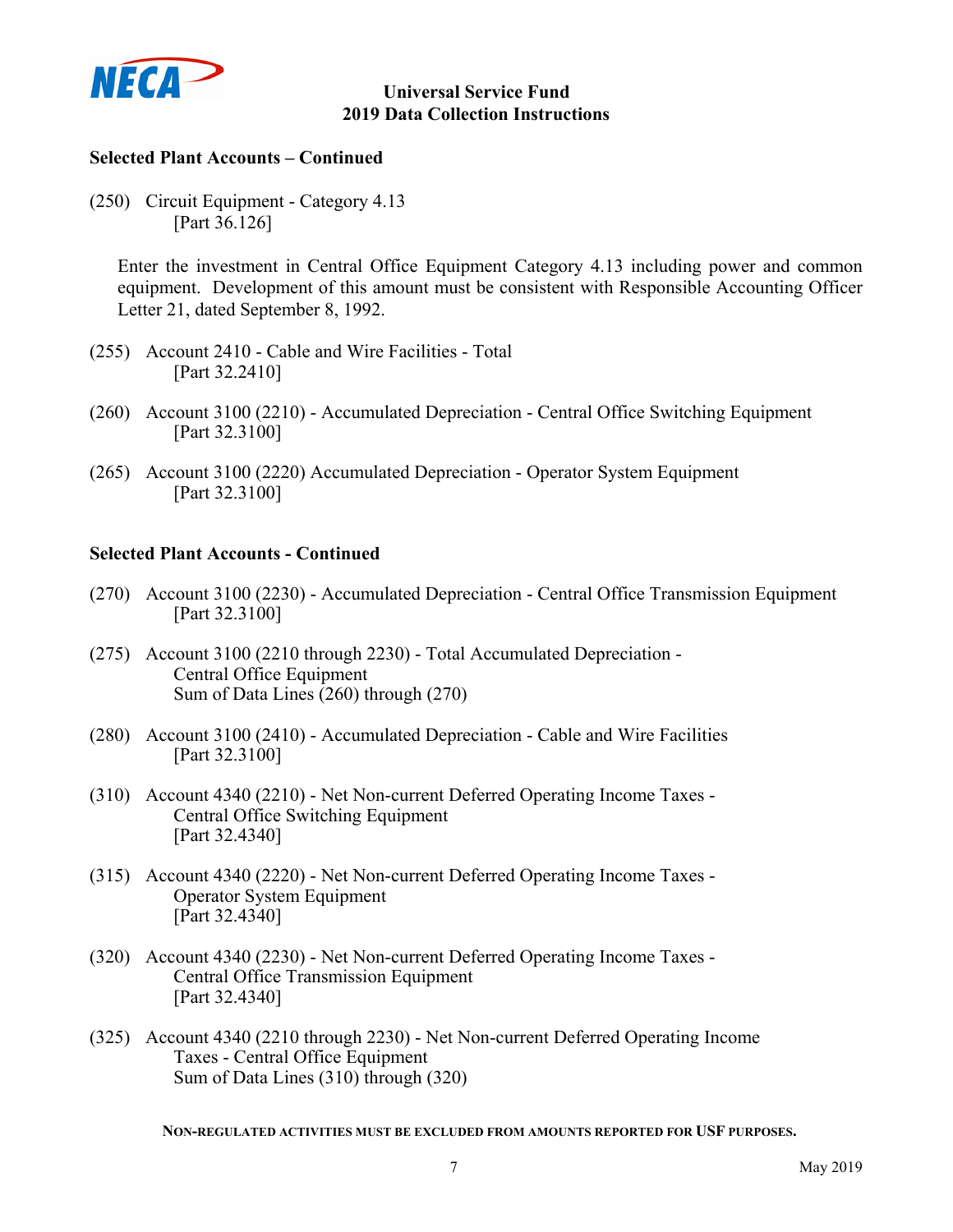

(330) Account 4340 (2410) - Net Non-current Deferred Operating Income Taxes - Cable and Wire Facilities [Part 32.4340]

#### **Plant Specific Operations Expense**

- (335) Account 6110 Network Support Expense Total [Part 32.6110]
- (340) Account 6110 Benefits Network Support Expense The amount of Benefits included in Account 6110
- (345) Account 6110 Rents Network Support Expense The amount of Rents included in Account 6110
- (350) Account 6120 General Support Expense Total [Part 32.6120]

#### **Plant Specific Operations Expense - Continued**

- (355) Account 6120 Benefits General Support Expense The amount of Benefits included in Account 6120
- (360) Account 6120 Rents General Support Expense The amount of Rents included in Account 6120
- (365) Account 6210 Central Office Switching Expense Total [Part 32.6210]
- (370) Account 6210 Benefits Central Office Switching Expense The amount of Benefits included in Account 6210
- (375) Account 6210 Rents Central Office Switching Expense The amount of Rents included in Account 6210
- (380) Account 6220 Operator Systems Expense Total [Part 32.6220]
- (385) Account 6220 Benefits Operator Systems Expense The amount of Benefits included in Account 6220
- (390) Account 6220 Rents Operator Systems Expense The amount of Rents included in Account 6220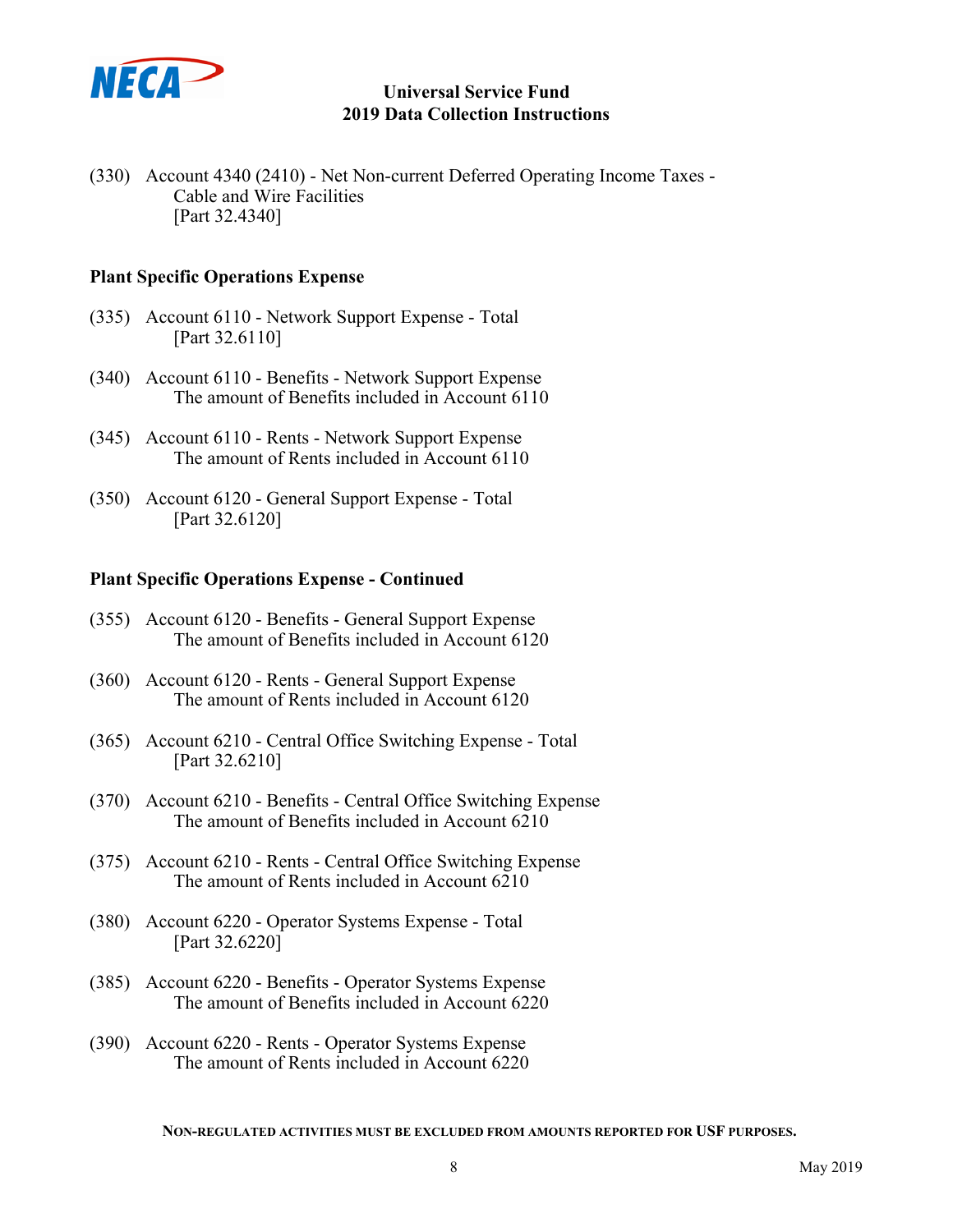

- (395) Account 6230 Central Office Transmission Expense Total [Part 32.6230]
- (400) Account 6230 Benefits Central Office Transmission Expense The amount of Benefits included in Account 6230
- (405) Account 6230 Rents Central Office Transmission Expense The amount of Rents included in Account 6230
- (410) Accounts 6210-6230 Central Office Expense Total Sum of Data Lines  $(365) + (380) + (395)$
- (430) Account 6410 Cable and Wire Facilities Expense Total [Part 32.6410]
- (435) Account 6410 Benefits Cable and Wire Facilities Expense The amount of Benefits included in Account 6410
- (440) Account 6410 Rents Cable and Wire Facilities Expense The amount of Rents included in Account 6410

### **Plant Specific Operations Expense - Continued**

(445) Total Plant Specific Expense - Sum of Data Lines  $(335) + (350) + (365) + (380) + (395) + (430)$ 

### **Plant Nonspecific Operations Expense**

- (450) Account 6530 Network Operations Expense Total [Part 32.6530]
- (455) Account 6530 Benefits Network Operations Expense The amount of Benefits included in Account 6530

### **Depreciation and Amortization Expense**

- (510) Account 6560 (2210) Depreciation and Amortization Expense Central Office Switching Equipment [Part 32.6560]
- (515) Account 6560 (2220) Depreciation and Amortization Expense Operator System Equipment [Part 32.6560]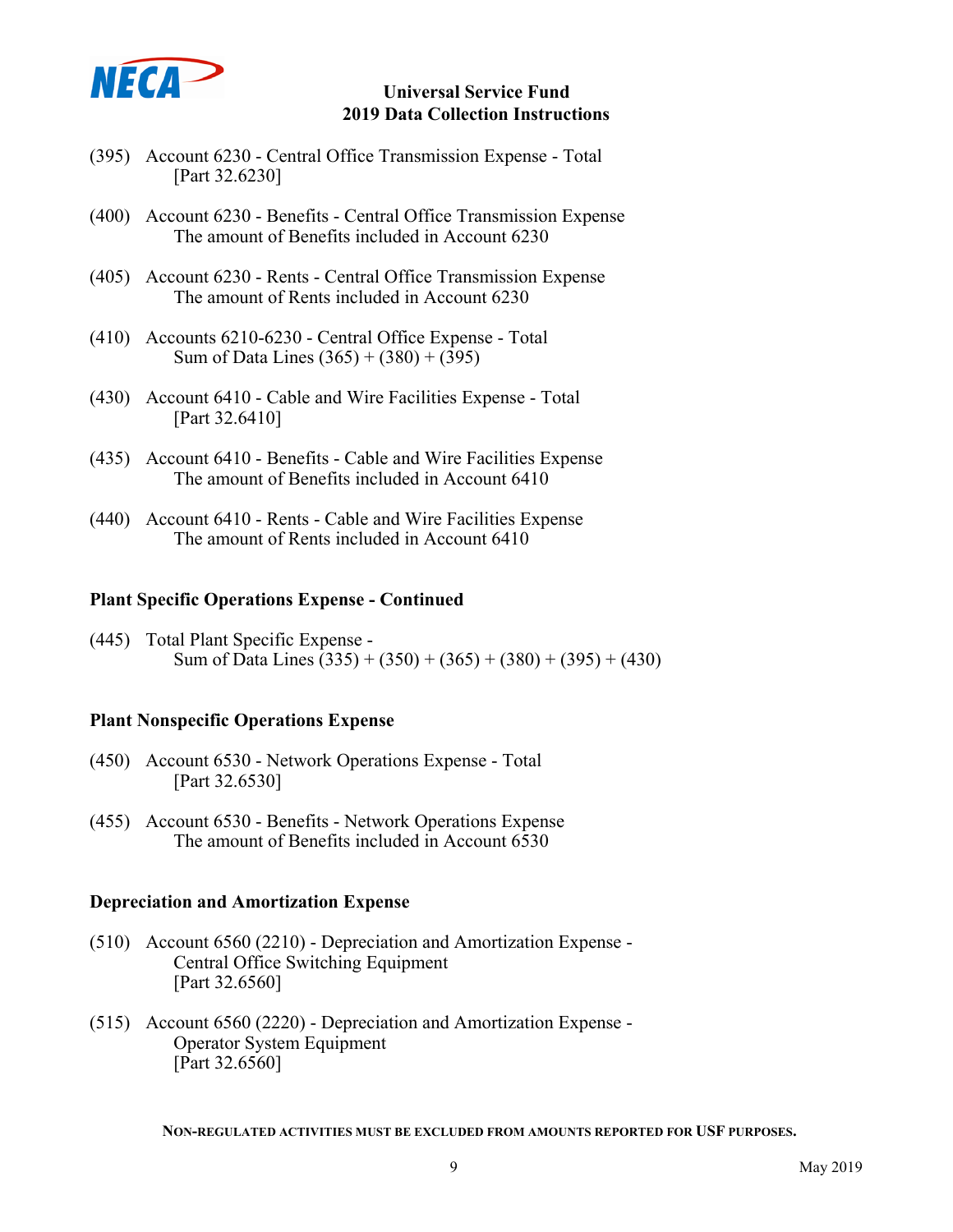

- (520) Account 6560 (2230) Depreciation and Amortization Expense Central Office Transmission Equipment [Part 32.6560]
- (525) Account 6560 (2210 through 2230) Depreciation and Amortization Central Office Equipment Sum of Data Lines (510) through (520)
- (530) Account 6560 (2410) Depreciation and Amortization Expense Cable and Wire Facilities [Part 32.6560]

### **Corporate Operations Expense**

- (535) Account 6710 Executive and Planning Expense Total [Part 32.6710] (Note: Account 6710 was eliminated 1/1/2003.)
- (540) Account 6710 Benefits Executive and Planning Expense The amount of Benefits included in Account 6710 (Note: Account 6710 was eliminated 1/1/2003.)
- (550) Account 6720 General and Administrative Expense Total [Part 32.6720]

### **Corporate Operations Expense – Continued**

- (555) Account 6720 Benefits General and Administrative Expense The amount of Benefits included in Account 6720
- (565) Total Corporate Operations Expense Sum of Data Lines  $(535) + (550)$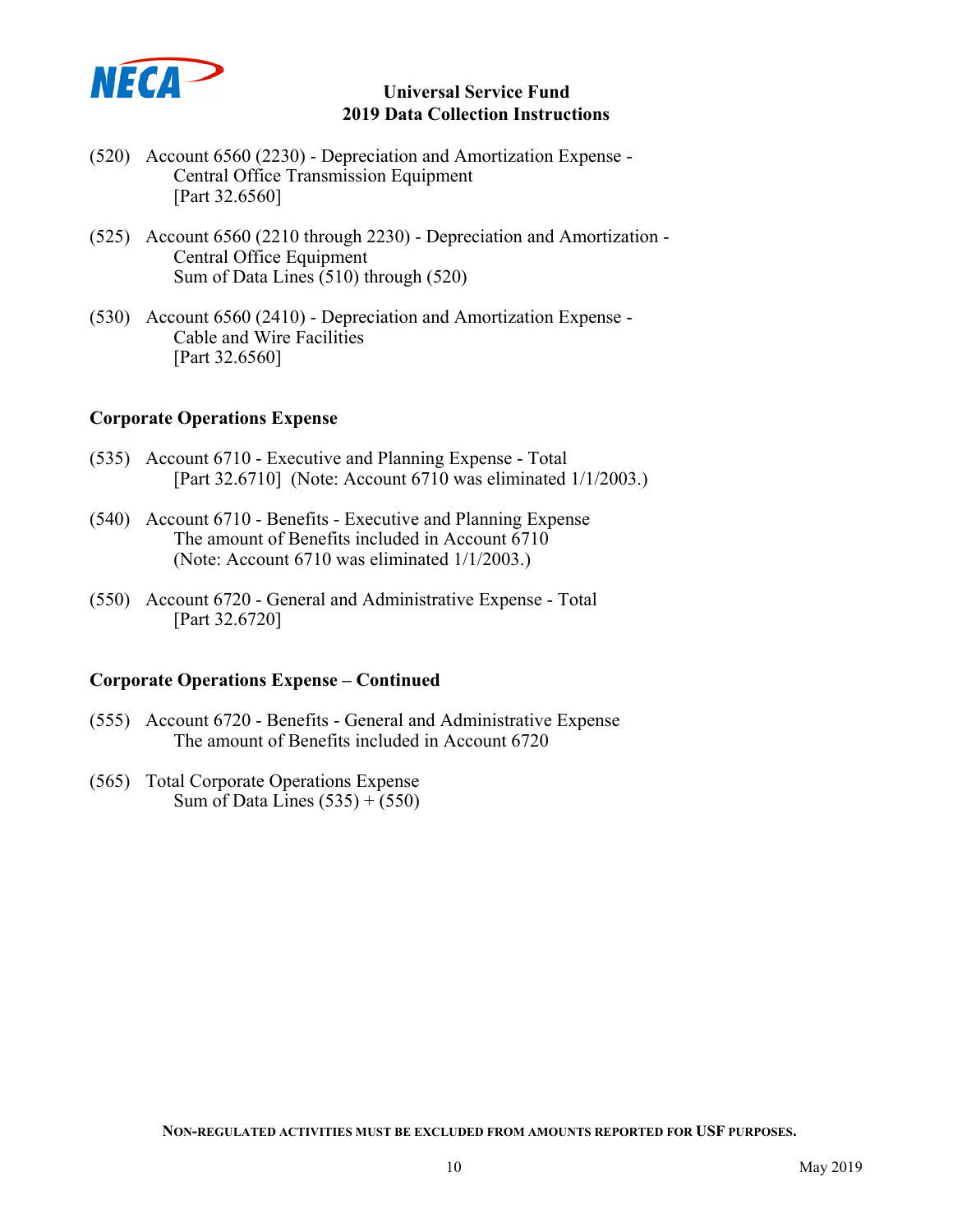

#### **Other Expense and Revenues**

(600) Benefits - The Benefits Portion included in all Plant Specific Operations Expense, Plant Nonspecific Operations Expense, Customers Operation Expense and Corporate Operations Expense.

Note: Include the following accounts in the total reported for Data Line (600):

| Account 6110 - Benefits - Network Support Expense [Data Line (340)]                                  |
|------------------------------------------------------------------------------------------------------|
| Account 6120 - Benefits - General Support Expense [Data Line (355)]                                  |
| Account 6210 - Benefits - Central Office Switching Expense [Data Line (370)]                         |
| Account 6220 - Benefits - Operator Systems Expense [Data Line (385)]                                 |
| Account 6230 - Benefits - Central Office Expense - Transmission Equipment [Data Line (400)]          |
| Account 6310 - Benefits - Information Orig/Term Expense [Not separately reported in Data Collection] |
| Account 6410 - Benefits - Cable and Wire Facilities Expense [Data Line (435)]                        |
| Account 6510 - Benefits - Other Property Plant and Equipment Expense [Not separately reported]       |
| Account 6530 - Benefits - Network Operations Expense [Data Line (455)]                               |
| Account 6540 - Benefits - Access Expense [Not separately reported in Data Collection]                |
| Account 6610 - Benefits - Marketing Expense [Not separately reported in Data Collection]             |
| Account 6620 - Benefits - Service Expense [Not separately reported in Data Collection]               |
| Account 6710 - Benefits - Executive and Planning Expense [Data Line (540)]                           |
| (Note: Account $6710$ was eliminated $1/1/2003$ .)                                                   |
| Account 6720 - Benefits - General and Administrative Expense [Data Line (555)]                       |
|                                                                                                      |

#### **Other Expense and Revenues**

(610) Rents - The Rents portion included in all Plant Specific Operations Expense.

Note: Include the following accounts in the total reported for Data Line (610):

Account 6110 - Rents - Network Support Expense [Data Line (345)] Account 6120 - Rents - General Support Expense [Data Line (360)] Account 6210 - Rents - Central Office Switching Expense [Data Line (375)] Account 6220 - Rents - Operator Systems Expense [Data Line (390)] Account 6230 - Rents - Central Office Expense - Transmission Equipment [Data Line (405)] Account 6310 - Rents - Information Orig/Term Expense [Not separately reported in Data Collection] Account 6410 - Rents - Cable and Wire Facilities Expense [Data Line (440)]

### **Operating Taxes**

(650) Account 7200 - Operating Taxes Include the sum of all Account 72xx subaccounts. [Part 32.7200]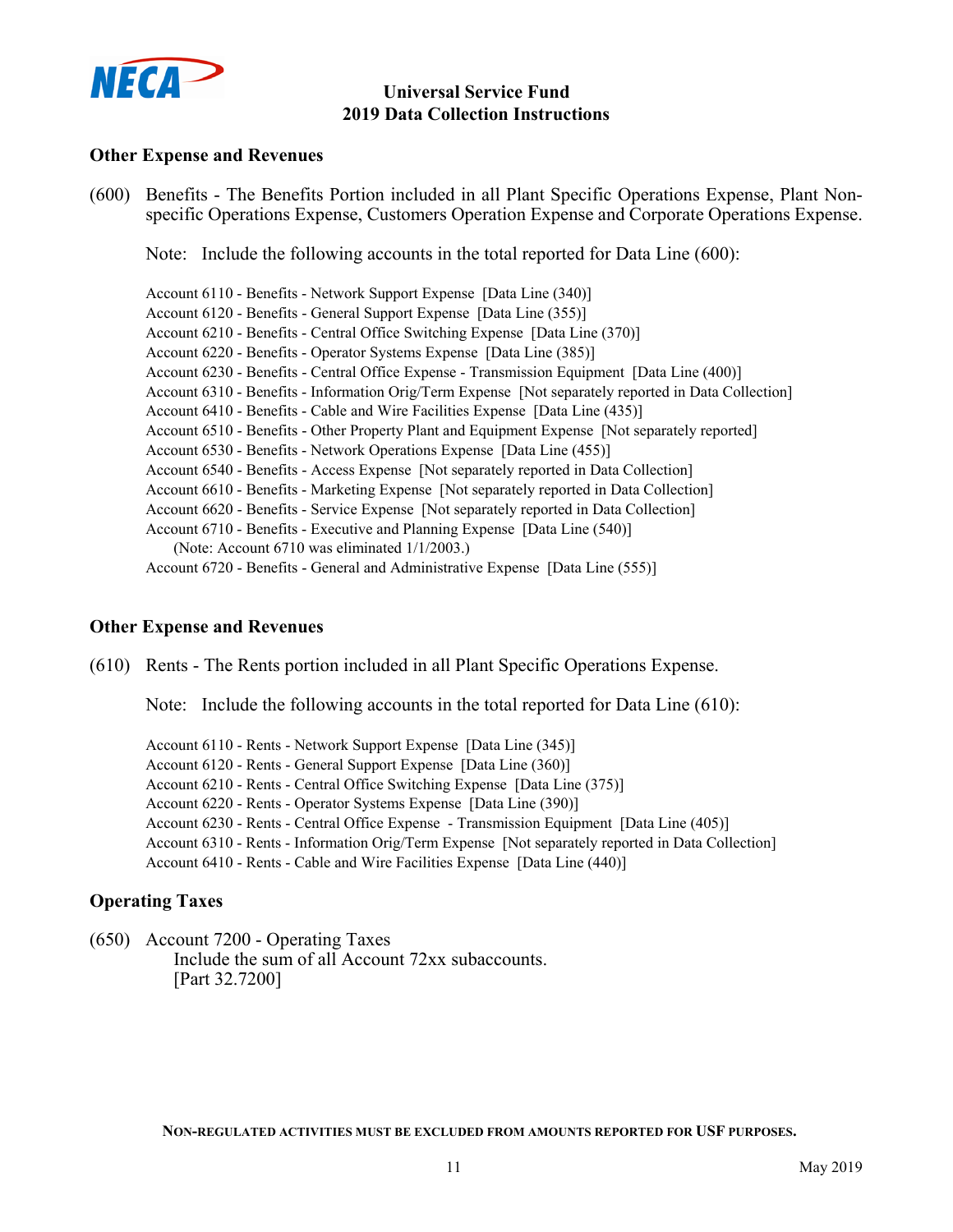

# **IV. CABLE AND WIRE FACILITIES**

- (700) Investment in Cable and Wire Facilities Enter the investment in Account 2410.
	- Note: If the amount reported on Data Line (700) is not equal to the amount reported on Data Line (255), enter an explanation in Section VI.
- (710) Investment in Cable and Wire Facilities Category 1 Exchange Line Cable and Wire Facilities excluding Wideband Enter the investment assigned to Exchange Line Cable and Wire Facilities excluding Wideband - Category 1 (total Categories 1.1 through 1.3). Development of this amount must be consistent with Responsible Accounting Officer Letter 21, dated September 8, 1992. [Part  $36.152(a)(1)$ ]
	- Note: If the amount reported on Data Line (710) is equal to the amount reported on Data Line (700), documentation may be required to support the position that all  $C\&WF$  is Exchange Line C&WF excluding Wideband - Category 1.

### **V. AMORTIZABLE TANGIBLE ASSETS**

Complete this section if a portion of a study area's unseparated Exchange Line Cable & Wire Facilities, Category 1 or Exchange Line Central Office Equipment, Category 4.13 has been acquired under a capital lease.

- (800) Account 2680 Amortizable Tangible Assets [Part 32.2680]
- (805) Account 2680 (2230) Amortizable Tangible Assets Central Office Transmission Equipment

Enter amount for equipment acquired under a capital lease (Account 2681). The type of equipment, if owned, would be booked to Account 2230. [Part 32.2680, Part 32.2681]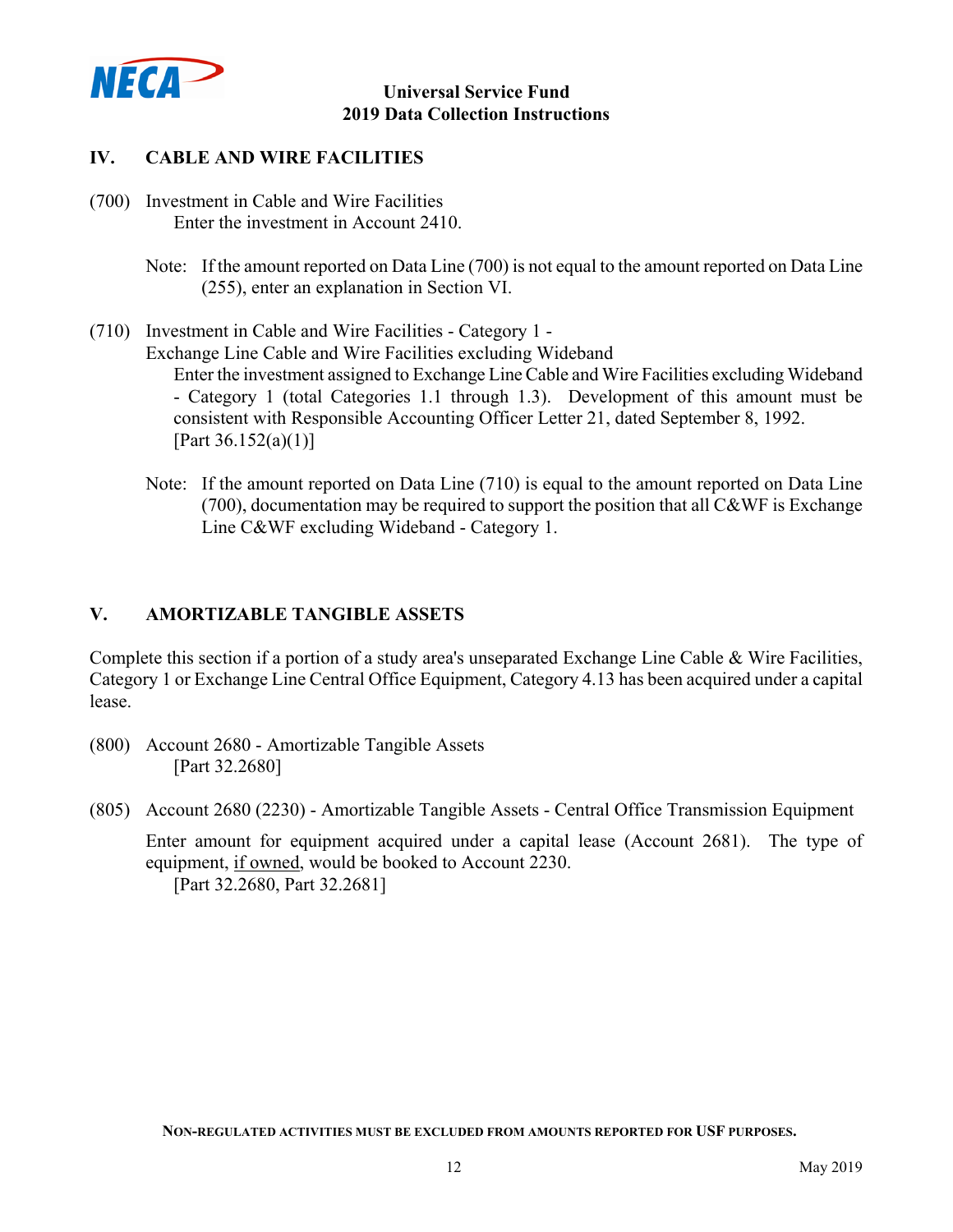

(810) Account 2680 (2230) Amortizable Tangible Assets - Central Office Transmission Equipment Assigned to Category 4.13

Enter amount for equipment assigned to Category 4.13, acquired under a capital lease (Account 2681). The type of equipment, if owned, would be booked to Account 2230 and assigned to Category 4.13 in the Part 36 Cost Study. [Part 32.2680, Part 32.2681]

(815) Account 2680 (2410) Amortizable Tangible Assets - Cable & Wire Facilities

Enter amount for equipment acquired under a capital lease (Account 2681). This type of facility, if owned, would be booked to Account 2410. [Part 32.2680, Part 32.2681]

(820) Account 2680 (2410) - Amortizable Tangible Assets - Cable & Wire Facilities Assigned to Category 1

Enter amount for equipment assigned to Category 1 and acquired under a capital lease (Account 2681). This type of facility, if owned, would be booked to Account 2410 and assigned to Category 1 in the Part 36 Cost Study. [Part 32.2680, Part 32.2681]

(830) Account 6560 (2680) Depreciation and Amortization Expense - Amortizable Tangible Assets [Part 32.6560]

# **VI. OTHER ACCOUNTS**

- (850) Account 6310 Information Origination/Termination Expense [Part 32.6310]
- (860) Account 6510 Other Property Plant and Equipment Expense [Part 32.6510]
- (870) Account 6610 Customer Operations Expense: Marketing [Part 32.6610]
- (880) Account 6620 Customer Operations Expense: Services [Part 32.6620]

Control Total – Sum of Pending View column amounts (Data Lines 060 through 880). Used for verification of input data.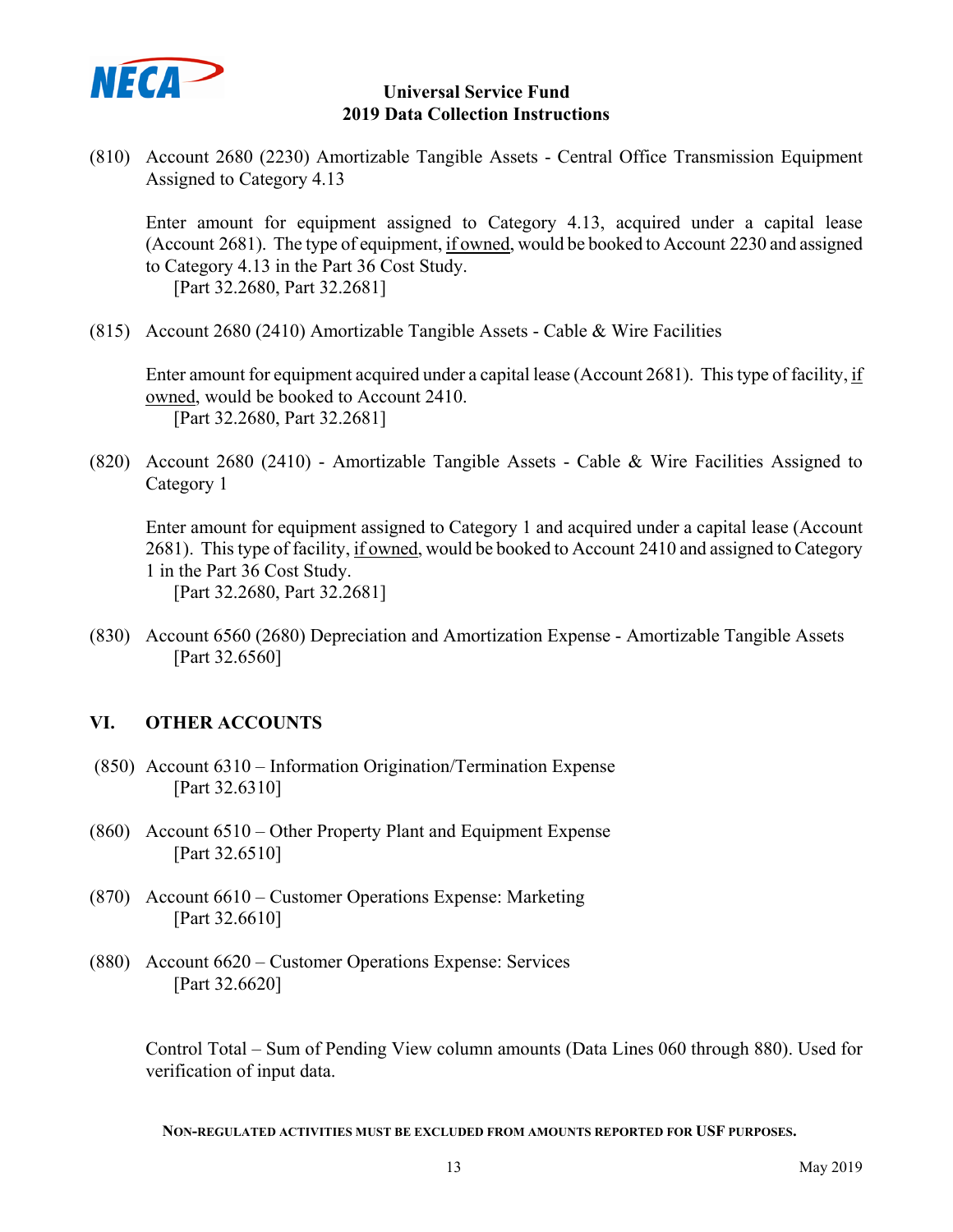

## **VII. COMMENTS/SIGNIFICANT CHANGE EXPLANATIONS**

Use this section on the Data Collection Form to explain any significant changes from previous data collections. Additional pages may be attached if required. Comments will be required whenever the data requires special release instead of normal release into the USF System. Note: completion of this section may reduce the need for NECA-initiated contact for explanations of variances.